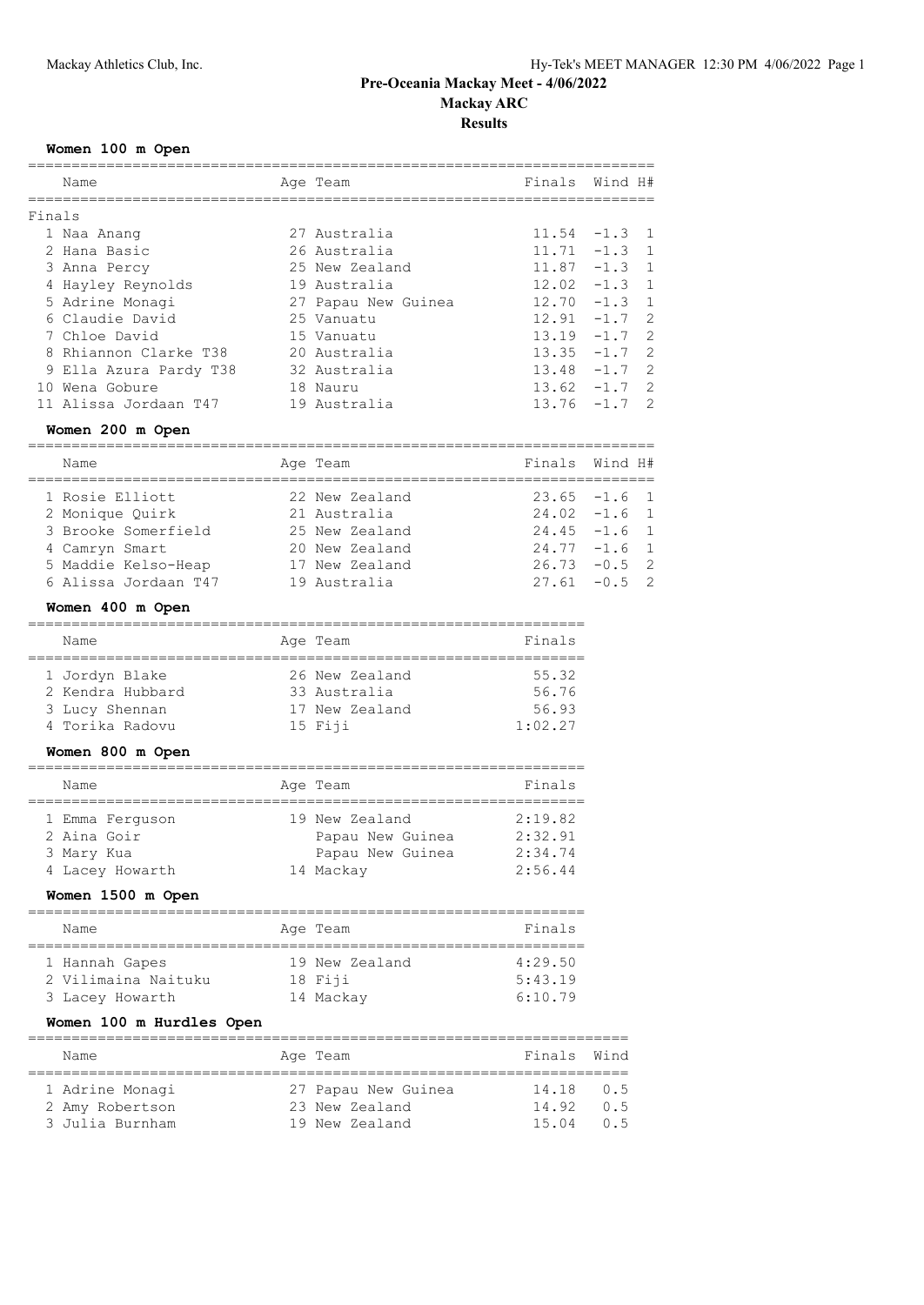**Results**

| Women 100 m Hurdles Open<br>4 Christina Ryan<br>5 Maddie Wilson                                                                   |             | 24 New Zealand<br>20 New Zealand                                             | 15.15<br>15.26                                 | 0.5<br>0.5                  |
|-----------------------------------------------------------------------------------------------------------------------------------|-------------|------------------------------------------------------------------------------|------------------------------------------------|-----------------------------|
| Women 4x100 m Relay Open                                                                                                          |             |                                                                              |                                                |                             |
| Team                                                                                                                              |             |                                                                              | Finals                                         |                             |
| 1 New Zealand<br>'A'                                                                                                              |             |                                                                              | 43.79                                          |                             |
| 1) Anna Percy 25<br>3) Livvy Wilson 30<br>-- Invite 'A'                                                                           |             | 2) Zoe Hobbs 25<br>4) Georgia Hulls                                          | DNF                                            |                             |
| 1) Brooke Somerfield 25<br>3) Monique Quirk 21                                                                                    |             | 2) Hayley Reynolds 19<br>4) Naa Anang 27                                     |                                                |                             |
| Women High Jump Open                                                                                                              |             |                                                                              |                                                |                             |
| Name                                                                                                                              |             | Age Team                                                                     | Finals                                         |                             |
| 1 Josephine Reeves<br>2 Elizabeth Lee                                                                                             |             | 21 New Zealand<br>15 Mackay                                                  | 1.73m<br>1.47m                                 |                             |
| Women Long Jump Open<br>-------------------------------------                                                                     |             |                                                                              |                                                |                             |
| Name                                                                                                                              |             | Age Team                                                                     | Finals                                         | Wind                        |
| 1 Christina Ryan<br>2 Maddie Wilson<br>3 Sarah Walsh F64<br>4 Elizabeth Lee                                                       |             | 24 New Zealand<br>20 New Zealand<br>24 Australia<br>15 Mackay                | 5.48m<br>5.39m<br>5.04m<br>4.70m               | $+0.0$<br>0.5<br>1.8<br>0.9 |
| Women Shot Put Open                                                                                                               |             |                                                                              |                                                |                             |
| Shot 2                                                                                                                            |             |                                                                              |                                                |                             |
| Name                                                                                                                              |             | Age Team                                                                     | Finals                                         |                             |
| 1 Lisa Adams F37<br>2 Atamaama Tuutafaiva<br>3 Natalia Rankin-Chitar 19 New Zealand<br>4 Caitlin Dore F37<br>5 Sara Wesling - F44 |             | 32 New Zealand<br>25 Tonga<br>26 New Zealand<br>37 Australia                 | 14.26m<br>14.22m<br>13.92m<br>8.65m<br>4.88m   |                             |
| Women Discus Open                                                                                                                 |             |                                                                              |                                                |                             |
| Cage $2$                                                                                                                          |             |                                                                              |                                                |                             |
| Name                                                                                                                              |             | Age Team                                                                     | Finals                                         |                             |
| 1 Tatiana Kaumoana<br>2 Natalia Rankin-Chitar<br>3 Sarah Edmiston F44<br>4 Atamaama Tuutafaiva<br>5 Sara Wesling - F44            |             | 22 New Zealand<br>19 New Zealand<br>22 Australia<br>25 Tonga<br>37 Australia | 53.69m<br>42.55m<br>37.76m<br>35.88m<br>18.88m |                             |
| Women Hammer Open                                                                                                                 |             |                                                                              |                                                |                             |
| Cage 2                                                                                                                            |             |                                                                              |                                                |                             |
| Name                                                                                                                              | =========== | Age Team                                                                     | Finals<br>=========                            |                             |
| 1 Alexandra Hulley<br>2 Lizzie Hewitt                                                                                             |             | 25 Australia<br>19 New Zealand                                               | 68.63m<br>52.31m                               |                             |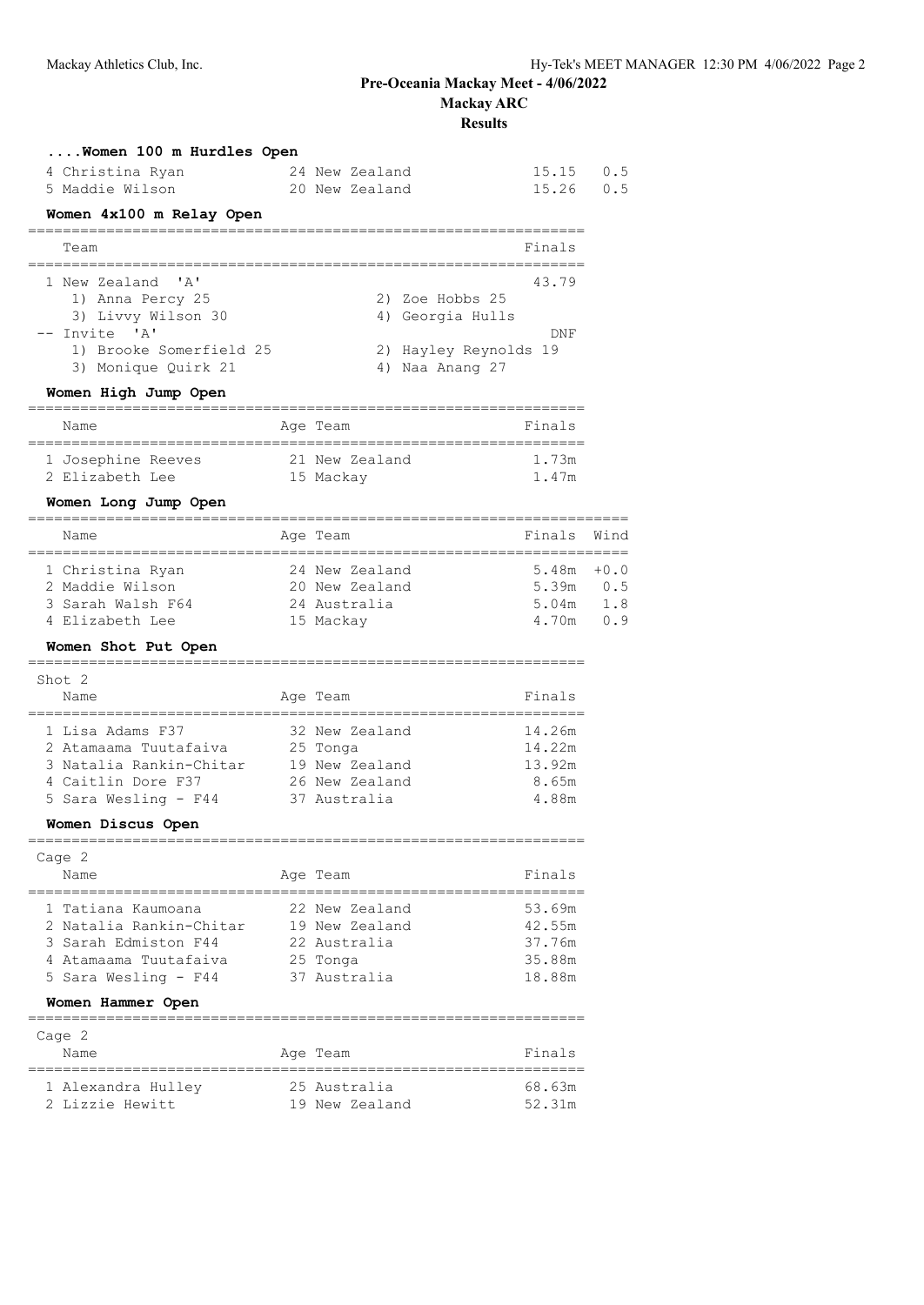**Results**

|  |  |  |  |  | Women Hammer Open |  |
|--|--|--|--|--|-------------------|--|
|--|--|--|--|--|-------------------|--|

| 3 Dyani Shepherd-Oates | 22 New Zealand | 48.76m |
|------------------------|----------------|--------|
| 4 Sara Wesling - F44   | 37 Australia   | 15.06m |

================================================================

#### **Women Javelin Open**

| Jav 2                  |  |                |        |  |  |
|------------------------|--|----------------|--------|--|--|
| Name                   |  | Age Team       | Finals |  |  |
|                        |  |                |        |  |  |
| 1 Tori Peeters         |  | 28 New Zealand | 60.97m |  |  |
| 2 Alexandra Roberts    |  | 21 Australia   | 50.47m |  |  |
| 3 Mia Gordon           |  | 20 Australia   | 49.47m |  |  |
| 4 Mackenzie Mielczarek |  | 19 Australia   | 48.08m |  |  |
| 5 Abbey Moody          |  | 19 New Zealand | 44.77m |  |  |
| 6 Christina Ryan       |  | 24 New Zealand | 34.40m |  |  |

#### **Women Shot Put Masters**

| Shot <sub>2</sub>  |           |        |
|--------------------|-----------|--------|
| Name               | Age Team  | Finals |
| 1 Lorraine Rutland | 51 Mackay | 7.97m  |
| 2 Cathryn Hoare    | 41 Mackay | 7.42m  |
| 3 Tammy Meyer      | 46 Mackay | 6.97m  |
| 4 Kristie Brown    | 42 Mackay | 5.61m  |

================================================================

================================================================

#### **Women Discus Masters**

| Cage 2 |                    |  |           |        |  |
|--------|--------------------|--|-----------|--------|--|
|        | Name               |  | Age Team  | Finals |  |
|        | 1 Lorraine Rutland |  | 51 Mackay | 20.70m |  |
|        | 2 Cathryn Hoare    |  | 41 Mackay | 19.71m |  |
|        | 3 Tammy Meyer      |  | 46 Mackay | 15.79m |  |

# 4 Kristie Brown 42 Mackay 15.67m

#### **Women Hammer Masters** ================================================================

| Cage 2             |  |           |        |  |  |
|--------------------|--|-----------|--------|--|--|
| Name               |  | Age Team  | Finals |  |  |
| 1 Cathryn Hoare    |  | 41 Mackay | 20.48m |  |  |
| 2 Lorraine Rutland |  | 51 Mackay | 18.57m |  |  |
| 3 Tammy Meyer      |  | 46 Mackay | 17.29m |  |  |
| 4 Kristie Brown    |  | 42 Mackay | 14.45m |  |  |

#### **Women Javelin Masters**

| Jav 2 |          |        |
|-------|----------|--------|
| Name  | Age Team | Finals |

| 1 Cathryn Hoare | 41 Mackay    | 20.99m           |
|-----------------|--------------|------------------|
| 2 Kristie Brown | 42 Mackay    | 14.36m           |
| 3 Tammy Meyer   | 46 Mackay    | 9.52m            |
| Men 100 m Open  |              |                  |
| Name            | Age Team     | Finals Wind H#   |
| 1 Jacob Despard | 26 Australia | 10.29<br>$0.6-1$ |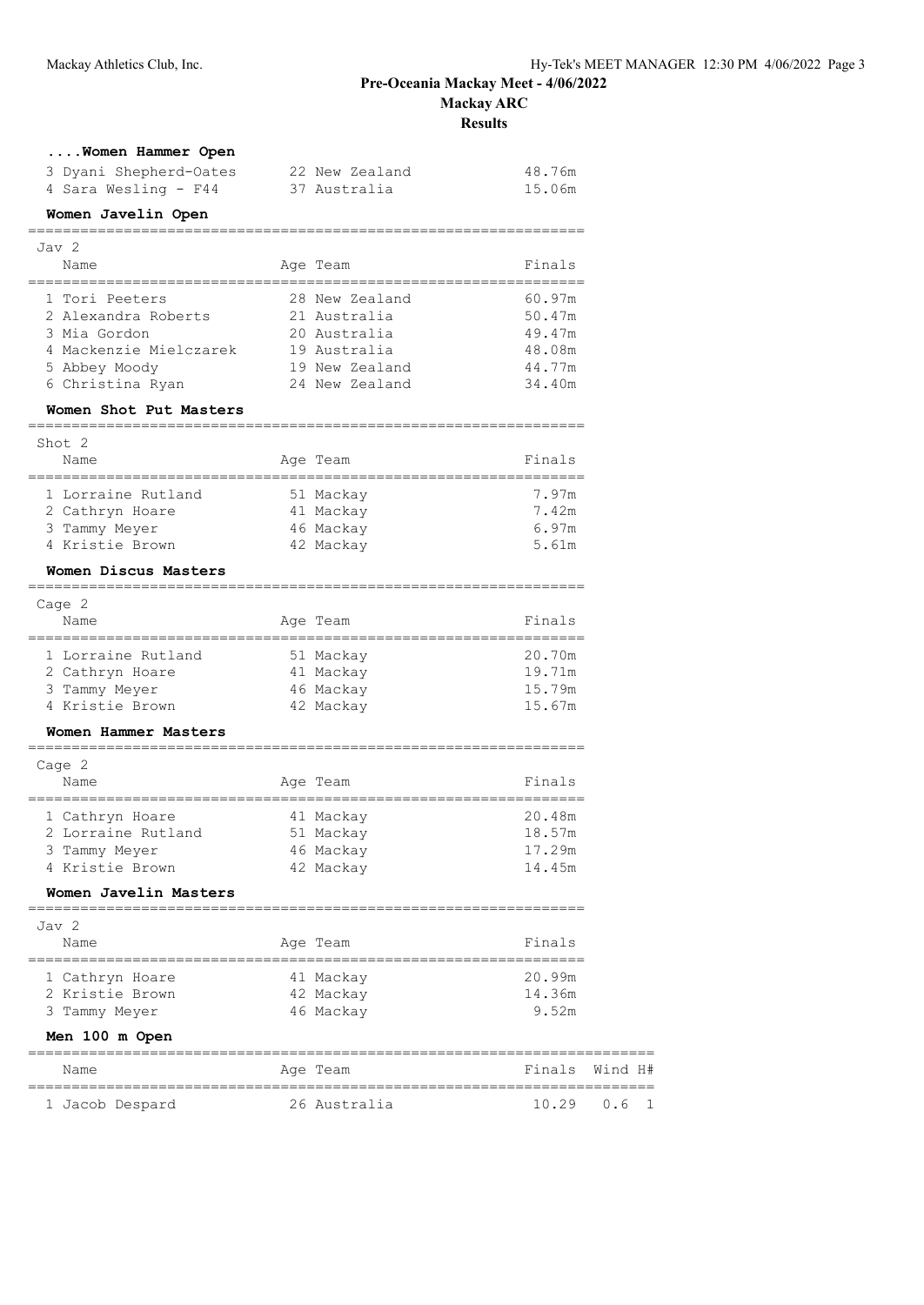#### **Results**

========================================================================

| 2 Eddie Osei-Nketia       | 20 New Zealand   | 10.38          | 0.6              | -1            |
|---------------------------|------------------|----------------|------------------|---------------|
| 3 Jake Penny              | 26 Australia     | 10.44          | 0.6              | 1             |
| 4 Christopher Ius         | 22 Australia     | 10.47          | 0.6              | $\mathbf{1}$  |
| 5 Jaqqa Pybus             | 21 Australia     | 10.58          | 0.6              | $\mathcal{L}$ |
| 6 Zach Holdsworth         | 25 Australia     | 10.59          | 0.6 <sub>2</sub> |               |
| 7 Banuve Tabakaucoro      | 30 Fiji          | 10.65          | 0.6              | 1             |
| 8 Ronald Fotofili         | 24 Tonga         | 10.92          | 0.6              | $\mathbf{1}$  |
| 9 Paris Wisil             | Papau New Guinea | 10.95          | 0.6              | 2             |
| 9 Terrance Talio          | Papau New Guinea | 10.95          | $-0.3$           | -3            |
| 11 Byrce Chou             | Fiji             | 11.03          | $-0.3$ 3         |               |
| 12 Zac Zaineddine         | 22 Australia     | $11.16$ 0.6    |                  | 2             |
| 13 Jaydon Page T47        | 18 Australia     | $11.20 \t 0.6$ |                  | 2             |
| 14 Asher Pettengell-Brand | 17 New Zealand   | 11.25          | $-0.3$ 3         |               |
| 15 Max Attwell            | 26 New Zealand   | 11.30 0.6      |                  | 2             |
| 16 Jarves Robin           | 17 Australia     | 11.33          | $-0.3$ 3         |               |
| 17 Lataisi Mwea           | 22 Kiribati      | 11.48 0.6      |                  | -2            |
| 18 Jireh Agege            | Nauru            |                | $11.72 - 0.3$ 3  |               |
| 19 Piuleini Latu          | 22 Tonga         | 11.80          | $-0.3$ 3         |               |
| 20 Alexander McKillop T36 | 21 Australia     | 12.88          | $-0.3$ 3         |               |

#### **Men 200 m Open**

| Name                     | Age Team         |       | Finals Wind H#                  |     |
|--------------------------|------------------|-------|---------------------------------|-----|
| 1 Alex Beck              | 30 Australia     | 21.17 | 0.9<br>$\overline{1}$           |     |
| 2 Alex Hartman           | 29 Australia     | 21.58 | $0.9 \quad 1$                   |     |
| 3 Terrance Talio         | Papau New Guinea | 21.93 | $0.2 \quad 3$                   |     |
| 4 Paris Wisil            | Papau New Guinea | 22.19 | $1.5 \quad 2$                   |     |
| 5 Asher Pettengell-Brand | 17 New Zealand   | 22.24 | $0.2 \quad 3$                   |     |
| 6 Ronald Fotofili        | 24 Tonga         | 22.39 | $0.9 \quad 1$                   |     |
| 7 Jarves Robin           | 17 Australia     | 22.78 | $0.9 \quad 1$                   |     |
| 8 Lataisi Mwea           | 22 Kiribati      | 22.84 | $0.9 \quad 1$                   |     |
| 9 Ngakau Ufton           | 18 Australia     | 23.23 | $1.5 \quad 2$                   |     |
| 10 James Turner T36      | 26 Australia     | 24.03 | $1.5 \quad 2$                   |     |
| 11 Piuleini Latu         | 22 Tonga         | 24.19 | 0.2<br>$\overline{\phantom{a}}$ |     |
| 12 Ezekiel Singh         | 15 Fiji          | 27.56 | 0.2                             | - 3 |

## **Men 400 m Open**

| Name                                                                                                             | Age Team                                                    | Finals                                    |
|------------------------------------------------------------------------------------------------------------------|-------------------------------------------------------------|-------------------------------------------|
| 1 Nicholas Donaldson<br>2 Ratu Meli Ramuakalou<br>3 Nikola Raigeu<br>4 Kameli Sauduadua<br>5 Sione Taufeulungaki | 20 Australia<br>$20$ Fiji<br>22 Fiji<br>23 Fiji<br>20 Tonga | 47.06<br>50.26<br>50.46<br>52.06<br>54.28 |

# **Men 800 m Open**

| Name                                                   | Age Team                                       | Finals                        |
|--------------------------------------------------------|------------------------------------------------|-------------------------------|
| 1 James Ford<br>2 Adolf Kauba<br>3 Sione Taufeulungaki | 17 New Zealand<br>Papau New Guinea<br>20 Tonga | 1:51.77<br>1:56.54<br>2:04.35 |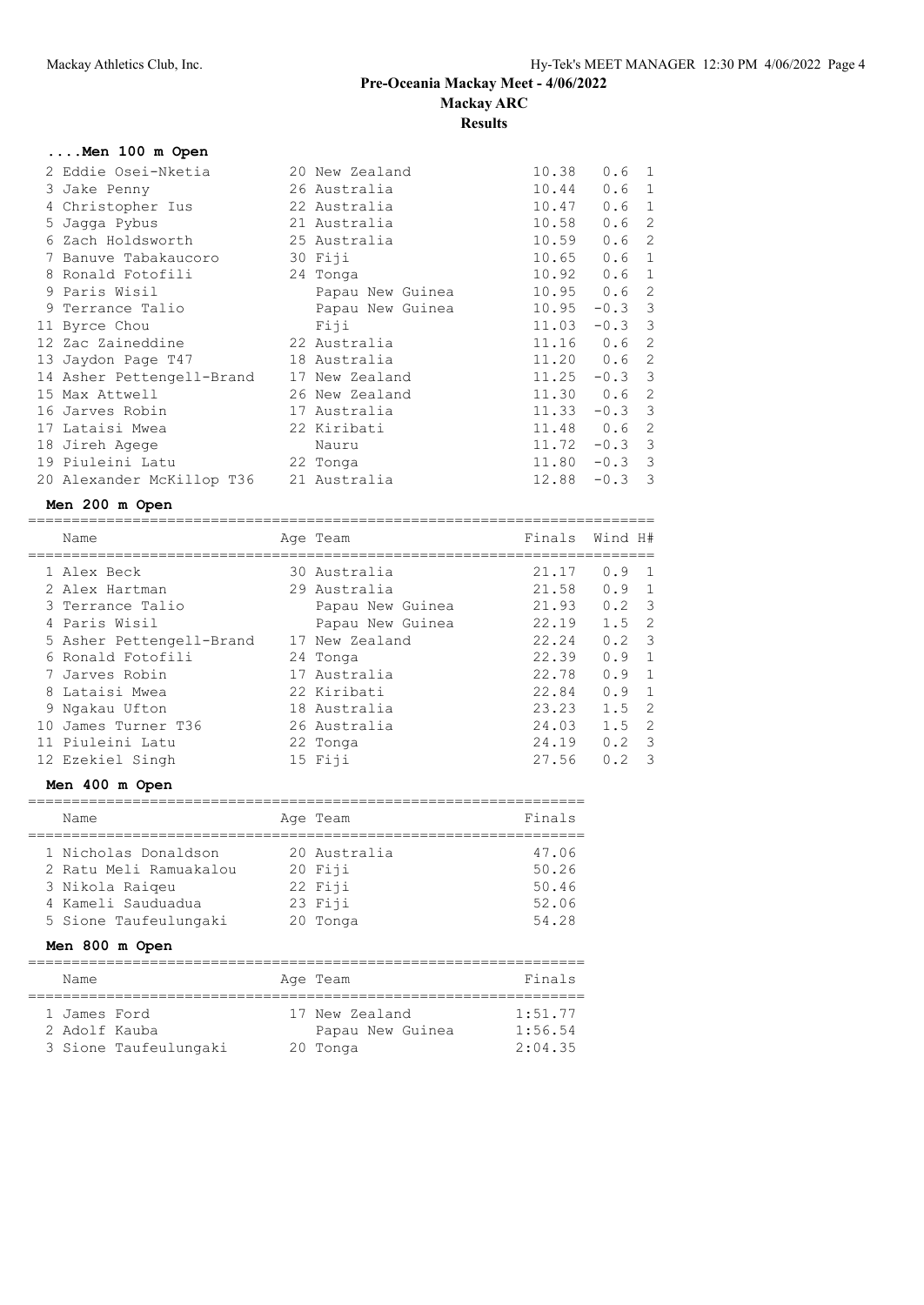**Results**

## **Men 1500 m Open**

| Name                                                  | Age Team                                 | Finals  |        |
|-------------------------------------------------------|------------------------------------------|---------|--------|
| 1 Will Anthony                                        | 19 New Zealand                           | 3:48.49 |        |
| 2 James Harding                                       | 19 New Zealand                           | 3:48.54 |        |
| 3 Yeshnil Karan                                       | Fiji                                     | 3:58.41 |        |
| 4 Aquila Turalom                                      | Papau New Guinea                         | 4:03.30 |        |
| 5 George Yamak                                        | Papau New Guinea                         | 4:09.64 |        |
| 6 Siune Kagil                                         | Papau New Guinea                         | 4:11.64 |        |
| 7 Simon Charley                                       | 24 Vanuatu                               | 4:34.81 |        |
| Men 110 m Hurdles Open<br>=========================== |                                          |         |        |
| Name<br>============                                  | Age Team                                 | Finals  | Wind   |
| 1 Max Attwell                                         | 26 New Zealand                           | 15.78   | 0.6    |
| 2 Jared Neighbours                                    | 22 New Zealand                           | 16.90   | 0.6    |
| Men 4x100 m Relay Open<br>======                      |                                          |         |        |
| Team<br>==========                                    | ================================         | Finals  |        |
| 1 Australia<br>$^{\prime}$ A $^{\prime}$              |                                          | 39.14   |        |
| 1) Jake Penny 26                                      | 2) Joshua Azzopardi 23                   |         |        |
| 3) Jacob Despard 26                                   | 4) Jack Hale                             |         |        |
| 2 Australia<br>"B"                                    |                                          | 40.00   |        |
| 1) Christopher Ius 22<br>3) Zach Holdsworth 25        | 2) Alex Hartmann<br>Jagga Pybus 21<br>4) |         |        |
| 3 Tonga 'A'                                           |                                          | 45.26   |        |
| 1) Nehumi Tuihalamaka 19                              | 2) Piuleini Latu 22                      |         |        |
| 3) Sione Taufeulungaki 20                             | 4) Ronald Fotofili 24                    |         |        |
| Men High Jump Open                                    |                                          |         |        |
| Name                                                  | Age Team                                 | Finals  |        |
| 1 Adam Stack                                          | 19 New Zealand                           | 1.98m   |        |
| Men Long Jump Open                                    |                                          |         |        |
| Name                                                  | Age Team                                 | Finals  | Wind   |
| 1 Waisale Inoke                                       | 19 Fiji                                  | 6.87m   | 0.2    |
| 2 Max Attwell                                         | 26 New Zealand                           | 6.71m   | 0.5    |
| 3 Ari Gesni T38                                       | 26 Australia                             | 6.21m   | $+0.0$ |
| 4 Elstrom Wanemut                                     | 24 Vanuatu                               | 6.09m   | $+0.0$ |
| 5 Nehumi Tuihalamaka                                  | 19 Tonga                                 | 5.60m   | 0.6    |
| Men Triple Jump Open                                  |                                          |         |        |
| Name                                                  | Age Team                                 | Finals  | Wind   |
| 1 Nehumi Tuihalamaka                                  | 19 Tonga                                 | 12.20m  | NWI    |
| Men Shot Put Open                                     |                                          |         |        |
| ===============<br>Shot 2                             | ==========================               |         |        |

Name Research Age Team Research Pinals ================================================================ 1 Nick Palmer 22 New Zealand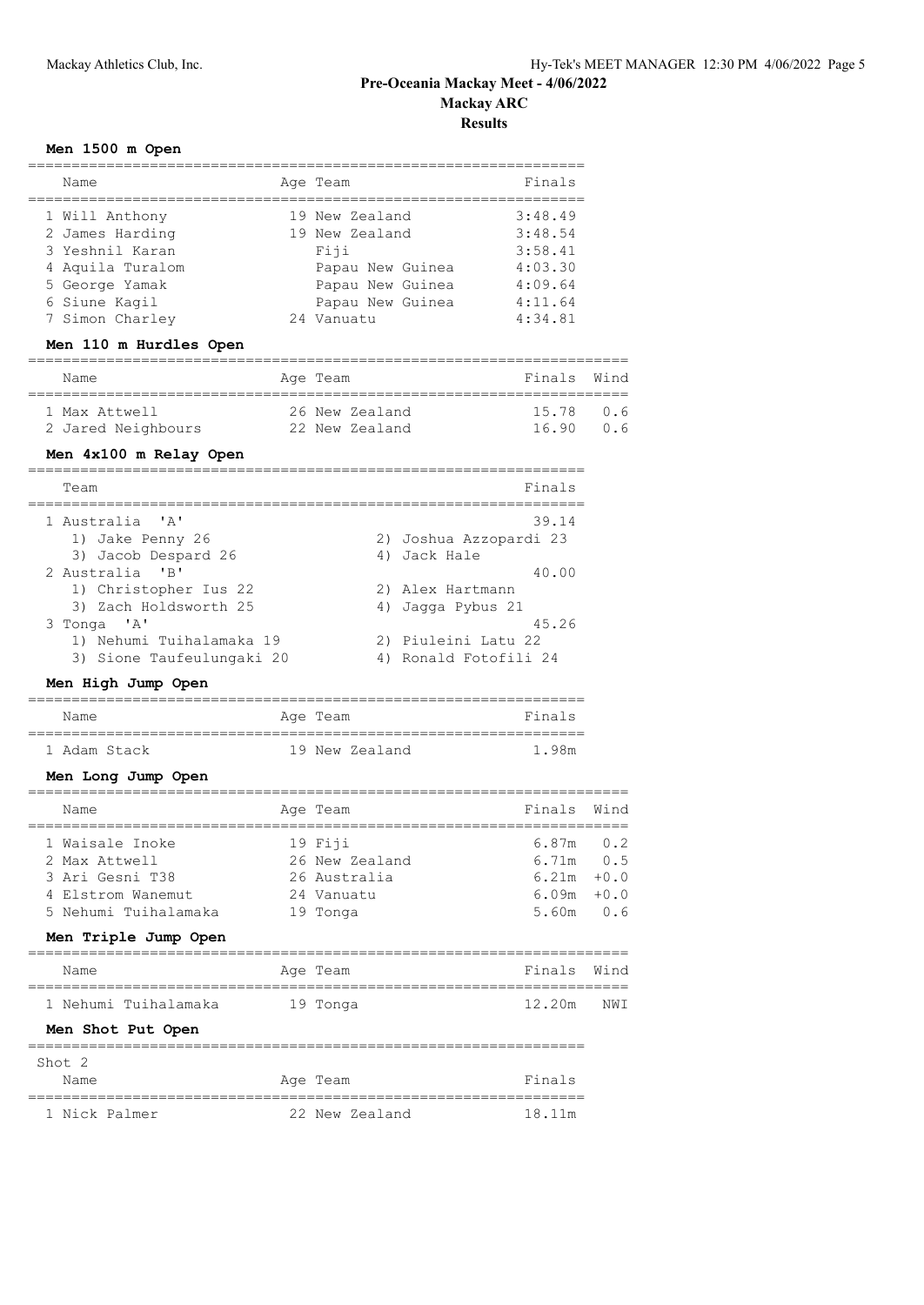**Results**

| Men Shot Put Open            |                  |        |      |
|------------------------------|------------------|--------|------|
| 2 Ryan Ballantyne            | 20 New Zealand   | 18.04m |      |
| 3 jonathon detageouwa        | 28 Nauru         | 14.38m |      |
| 4 Ben Tuimaseve F37          | 33 New Zealand   | 11.69m |      |
| 5 Jared Neighbours           | 22 New Zealand   | 11.11m |      |
| Men Discus Open              |                  |        |      |
| Cage 2                       |                  |        |      |
| Name                         | Age Team         | Finals |      |
| 1 Debono Paraka              | Papau New Guinea | 48.98m |      |
| 2 Jared Neighbours           | 22 New Zealand   | 42.53m |      |
| Men Hammer Open<br>========= |                  |        |      |
| Cage 2                       |                  |        |      |
| Name                         | Age Team         | Finals |      |
| 1 Todd Bates                 | 28 New Zealand   | 55.71m |      |
| Men Javelin Open             |                  |        |      |
| Jav 2                        |                  |        |      |
| Name                         | Age Team         | Finals |      |
| 1 Jackson Hamilton F13       | 19 Australia     | 56.15m |      |
| 2 Donny Tuinaseve            | 23 Vanuatu       | 55.63m |      |
| 3 Jared Neighbours           | 22 New Zealand   | 54.07m |      |
| 4 Max Attwell                | 26 New Zealand   | 42.69m |      |
| <b>Men 110 m Hurdles U20</b> |                  |        |      |
| Name                         | Age Team         | Finals | Wind |
| 1 Nehumi Tuihalamaka         | 19 Tonga         | 16.27  | 0.6  |
| Men Shot Put U20             |                  |        |      |
| Shot 2                       |                  |        |      |
| Name                         | Age Team         | Finals |      |
| 1 Liam Ngchok-Wulf           | 19 New Zealand   | 16.87m |      |
| Men Hammer U20               |                  |        |      |
| Cage 2                       |                  |        |      |
| Name                         | Age Team         | Finals |      |
| 1 Liam Ngchok-Wulf           | 19 New Zealand   | 53.56m |      |
| Men Shot Put U18             |                  |        |      |
| Shot 2                       |                  |        |      |
| Name                         | Age Team         | Finals |      |
| 1 Harrison McGregor          | 18 New Zealand   | 16.67m |      |
| 2 James Galea                | 16 Mackay        | 13.28m |      |
| 3 Rorie Poff F38             | 17 New Zealand   | 9.46m  |      |